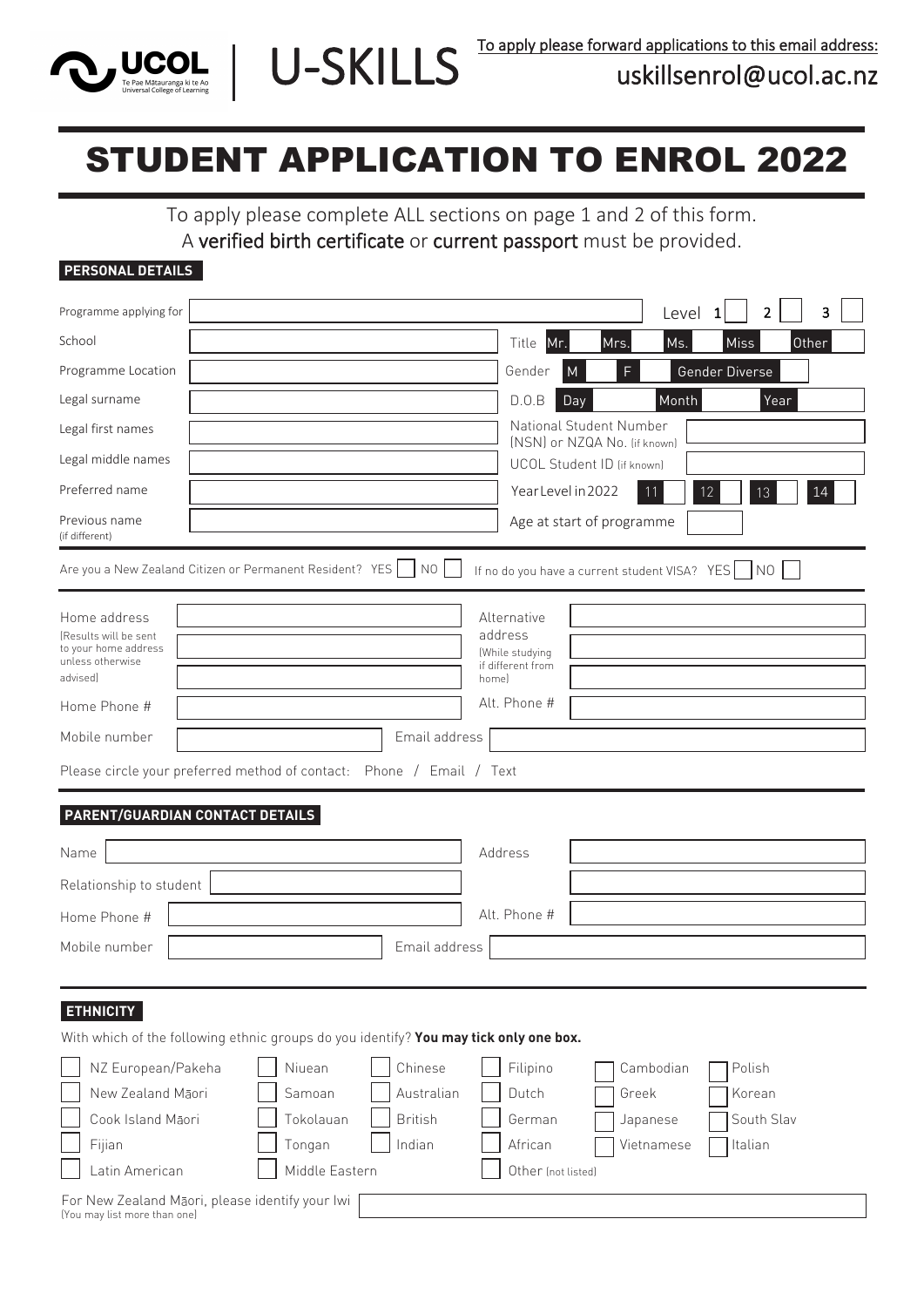#### **U-SKILLS PROGRAMME DETAILS**

Have you attended a programme at UCOL before? Please advise what the programme was: i.e. STAR, U-Skills.

Are you applying for any other Trades Academy Programme?

| and the control of the control of the control of the control of the control of the control of the control of th |
|-----------------------------------------------------------------------------------------------------------------|
|                                                                                                                 |
|                                                                                                                 |
|                                                                                                                 |

#### **MEDICAL AND LEARNING NEEDS**

| Do you have a medical or learning condition you want U-Skills to be aware of? YES                                         |  |  |
|---------------------------------------------------------------------------------------------------------------------------|--|--|
| If YES, please specify                                                                                                    |  |  |
| Do you have an impairment, long term injury, specific learning disability, chronic illness, or a mental health condition? |  |  |
| YES <sup> </sup><br>If YES, please specify<br>NO                                                                          |  |  |
| Do you require any additional support? YES<br>NO                                                                          |  |  |
| If YES please specify. (For example Reader / Writer Provision)                                                            |  |  |
| In an emergency, do you need assistance to evacuate the building? $\vert$ YES<br>N0                                       |  |  |

### **IMPORTANT – PLEASE READ CAREFULLY AND SIGN/DATE BELOW**

#### Privacy

UCOL collects and stores information from this form to comply with the requirements of the Ministry of Education, Tertiary Education Commission for funding and student statistical returns and other third parties, including Secondary Schools and parents/guardians. In signing this enrolment form you authorise such disclosure.

#### National Student Index Number

Please note that your name, date of birth and residency as entered on this enrolment will be included in the National Student Index, and will be used in an Authorised Information Matching Programme with the New Zealand Birth Register. For further information please see www.nsi.govt.nz/ima

#### Rules

In signing this Application to Enrol you undertake to comply with UCOL and U-Skills' academic policies and statutes and other rules and regulations. An application is not a guarantee of a place on a programme until the enrolment process is completed and confirmed by U-Skills. Programmes offered may not run in all locations. U-Skills reserves the right to cancel or withdraw a programme and will not be liable for any related costs incurred by you or to compensate you. UCOL may, if it enrols you, withdraw its approval for you to stay enrolled after consulting you if you breach UCOL's rules or if you are not enrolled at a school.

#### Declaration

I declare that to the best of my knowledge all the information supplied on and with this Application to Enrol is true and complete. I agree to abide by the terms, conditions & requirements of the programme and I consent to the disclosure of personal information as described above.

We give permission to take photographic images of my son/daughter for publicity purposes

I understand that if I have supplied false information or do not comply with the rules and regulations of UCOL or U-Skills, my enrolment may be cancelled. I undertake to protect my password from improper use; in particular, I declare I will not disclose my password to any third party.

| Student Signature            | Date |  |
|------------------------------|------|--|
| Parent/Guardian<br>Signature | Date |  |

**I have provided a verified birth certificate or current passport** (please tick)